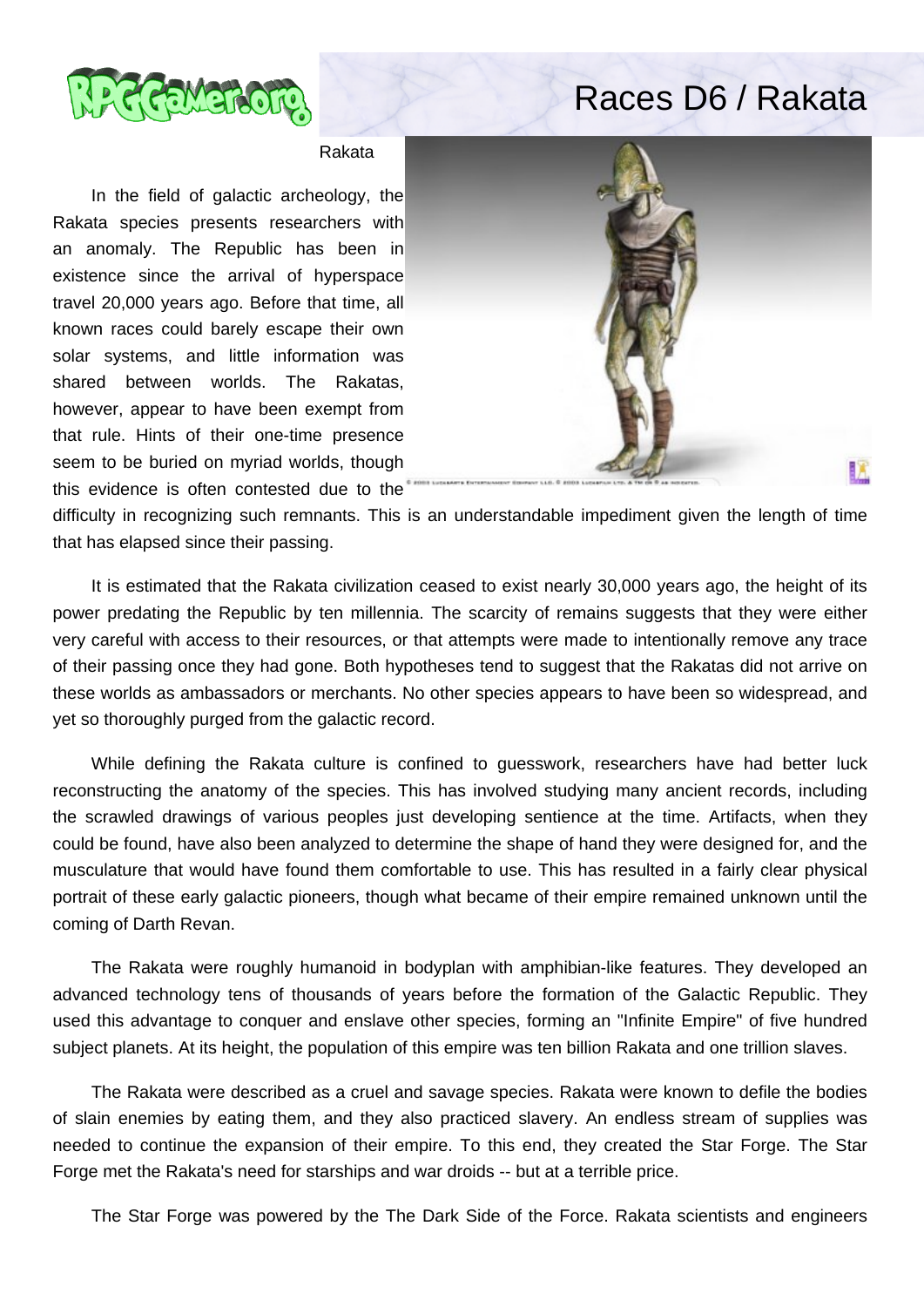were unconcerned that the Star Forge would have access to a near-limitless supply of energy. They believed that they could control it.

 As a semi-living entity, the Star Forge gorged itself on this Dark Side power, and it used this insidious ability to manipulate the Force to cause the Rakata to fall out amongst themselves in a devastating civil war. The hate and anger created in this war fed the Star Forge.

 Matters became even worse when a deadly plague that killed only Rakata broke out. (It is theorized that the plague was the creation of a slave species.)

 The Infinite Empire collapsed under the weight of the civil war and the plague. The Rakata retreated to their home system and fell into total barbarism. The "Infinite Empire" was no more 24,000 galactic standard years prior to the foundation of the Republic (approximately 28,000 years prior to the Battle of Yavin).

Attribute Dice: 12D Dex: 1D/4D Know: 2D/4D+2 Mech: 1D/3D+2 Perc: 2D/4D Str: 1D/4D Tech: 1D/4D+2

Special Abilities:

 Non-Force Sensitive: The Rakata once used the force to a higher level than any other species, integrating it into their technology and the majority of their species being force sensitive. However their technology became tainted by the Dark Side of the Force, and their civilisation fell into corruption and destroyed itself. Only the few members of their species who were not force sensitive were immune to the effects of the corruption and survived this time of destruction leading to a loss of force sensitivity in the survivors of the species and their decendants.

## Story Factors:

 Ancient Civilisation: The Rakata were once the dominant species across the entire galaxy although this empire has now long since fallen. However some evidence remains, and some technology is still operation even after the many millenia which have passed since then.

Move: 10/12 Size: 1.5-2.0 meters tall